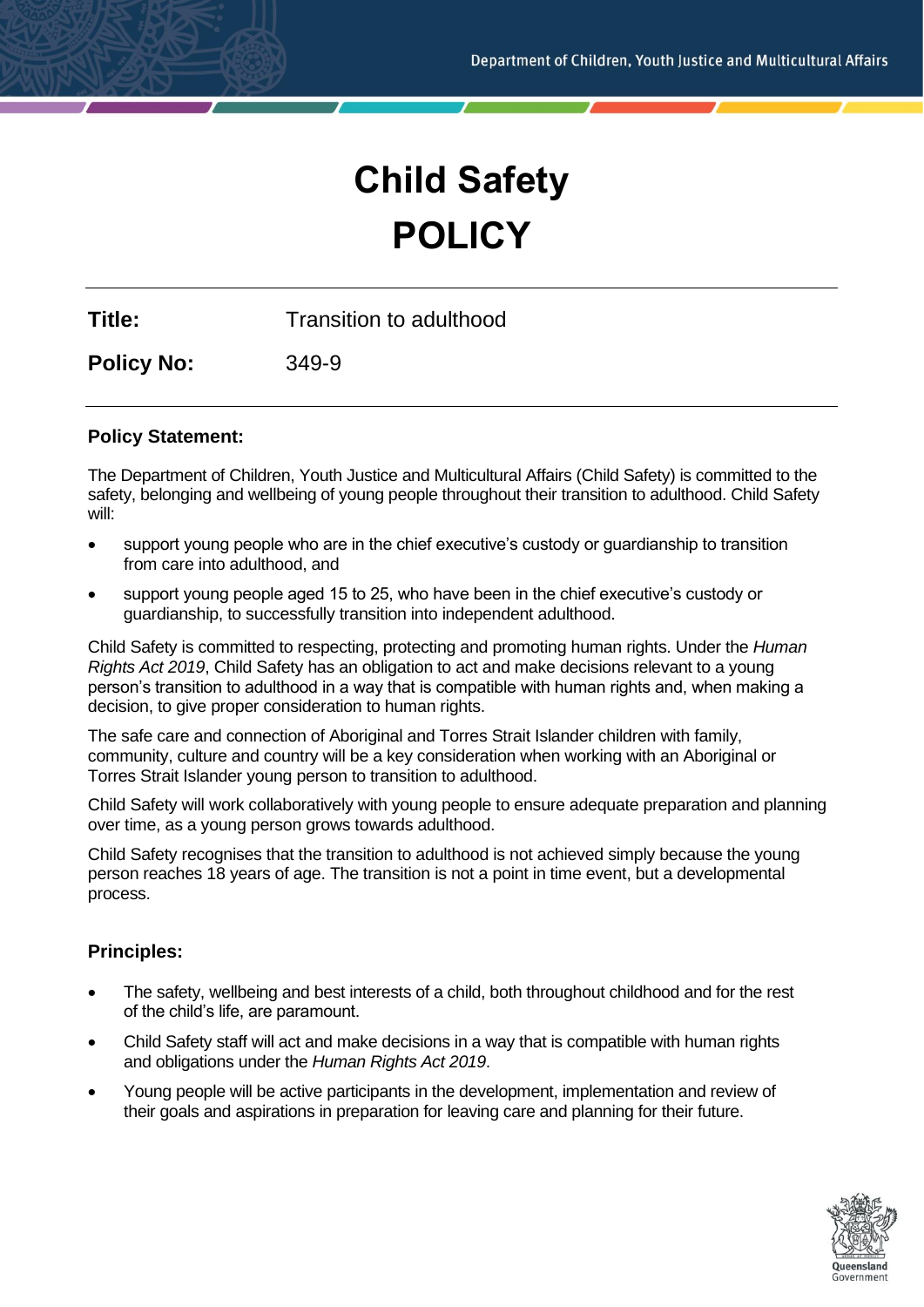- Transition planning will be a holistic, inclusive and collaborative process that engages the young person, people of importance to the young person and relevant service providers in supporting the young person move towards adulthood.
- Young people are entitled to be connected to appropriate support services and assisted to establish and maintain social, community and cultural networks.
- Young people have a right to receive information about their personal history.
- Young people will be supported to safely connect with their family and community.
- The five elements of the child placement principle (prevention, partnership, placement, participation and connection) outlined in the *Child Protection Act 1999*, section 5C, apply to all processes, decisions and actions for an Aboriginal or Torres Strait Islander young person.
- Maintaining and strengthening the cultural identity of Aboriginal or Torres Strait Islander young people is integral to their preparation for leaving care.
- Aboriginal and Torres Strait Islander young people have a right to be supported to develop and maintain connections with family, community, culture, traditions and language.

# **Objectives:**

This policy aims to ensure that:

- young people in the custody or guardianship of the chief executive receive the necessary planning and support to successfully transition from care to adulthood.
- young people aged 15 to 25, who have been in the chief executive's custody or guardianship, receive the necessary support to successfully transition to adulthood.

## **Scope:**

This policy refers to transition planning for:

- a young person in the custody or guardianship of the chief executive
- a young person who is no longer residing in the direct care of his or her guardian (under a long-term guardianship order or permanent care order) and who is no longer being supported by the quardian.

This policy applies to the provision of support for a young person (aged 15 to 25) who is or has been in the custody or guardianship of the chief executive.

Through effective transition planning and support, Child Safety's best hopes are that young people will have strong connections with support networks, be connected to family, community and culture, have necessary life skills, have plans for education, training or employment, be able to access safe and stable accommodation, and know who to contact for assistance.

Child Safety will arrange for young people to participate in decision making about their transition to adulthood to the fullest extent possible, having regard to their age and ability to understand. This may include opportunities to access a support person or advocate, as required. Child Safety will ensure that young people are provided with the information they need to participate and make informed decisions about their future.

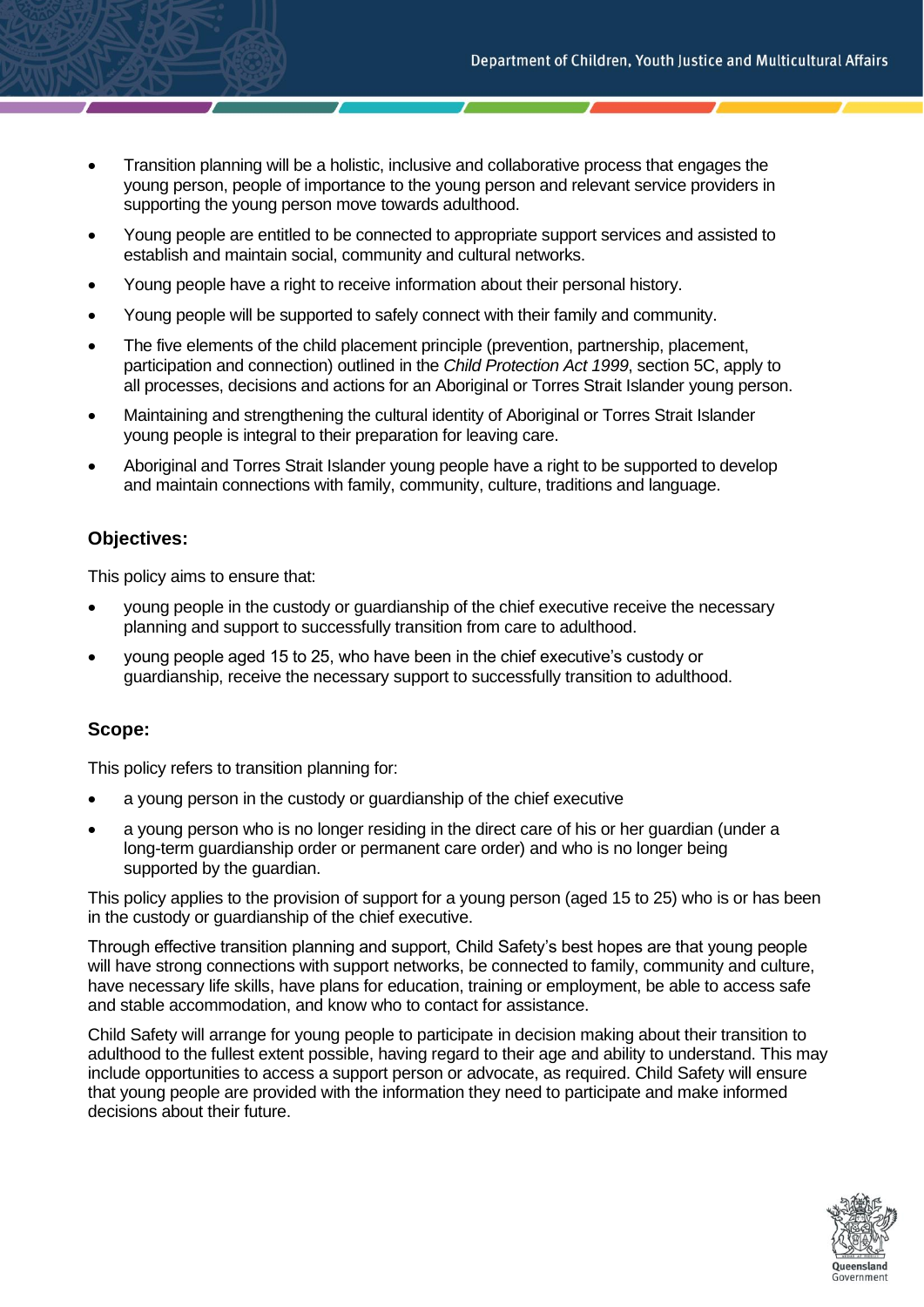Child Safety recognises that some young people may require greater assistance and support in their transition to adulthood. This may include those at a greater risk of mental health issues, homelessness and social exclusion and isolation. This may also include Aboriginal or Torres Strait Islander young people, young people who are parents, from a culturally and linguistically diverse background, living with disability, young pregnant women, young people questioning their sexual or gender identify and young people who are lesbian, bisexual, gay or transgender.

Child Safety will provide or arrange additional targeted support for young people with particular needs to ensure their successful transition to adulthood.

# **Roles and Responsibilities:**

## **Transition planning and preparation**

Child Safety will assist and support young people in the custody and guardianship of the chief executive from the age of 15 through ongoing case work and case planning, to effectively transition the young person from care to adulthood.

When developing or reviewing a case plan with a young person who is 15 years or older, Child Safety will include a planning process that:

- is informed by joint planning with the young person, and participants nominated by them, to identify and address their developing needs for transitioning to an adulthood enriched with strong connections to support networks, promoting a sense of belonging, attachment and wellbeing
- is delivered through the development, implementation and regular review of the young person's case plan
- responds to the key life areas of relationships and connections, cultural and personal identity, placements and housing, education and training, employment, health, life skills and financial resources
- takes into account a young person's level of maturity and development, building upon their personal strengths, goals and needs
- aims to provide or engage appropriate services and supports in a timely manner
- recognises that leaving care and transitioning to adulthood is an ongoing process that must be gradual, flexible and aimed at maintaining and building strong and supported emotional relationships and physical connections to community
- gains clarity and intensity by age 17 to coincide with their planned exit from care at age 18
- continues after the age of 18, if required, where support is required to meet outstanding case plan goals, through the delivery of support service case work and planning
- promotes ongoing connection to family, community and culture, as appropriate in the circumstances
- recognises that help is available to assist the person in the transition from being a child in care to adulthood, at any time until they turn 25.

Refer to the Child Safety Practice Manual for responsibilities relevant to transition planning.

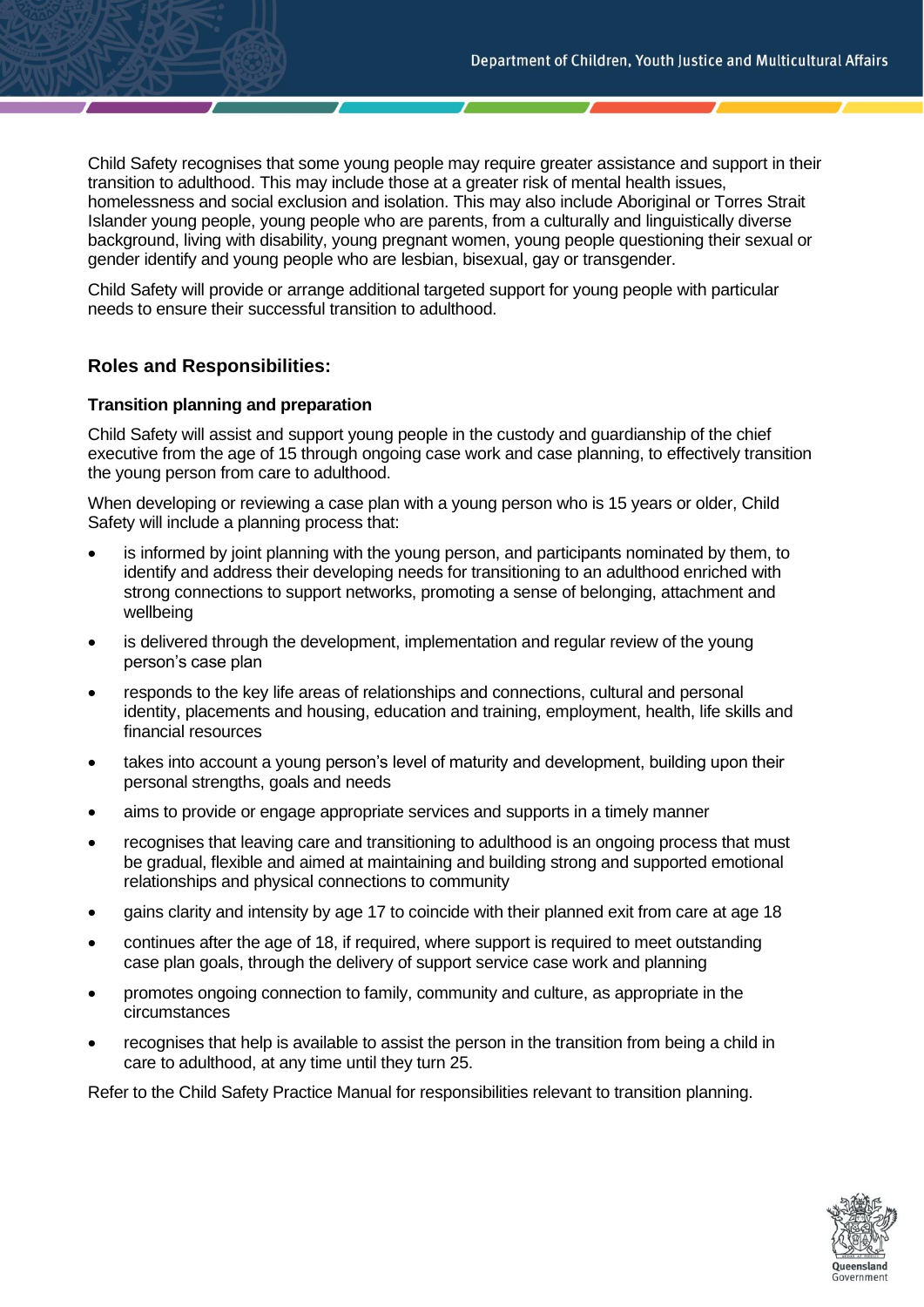## **Young people who have been victims of crime**

Child Safety is obligated to provide a young person in the custody or guardianship of the chief executive who has been (or may have been) a victim of crime, with assistance to access support that may be available through Victim Assist Queensland to help them recover from the experience.

If the child is subject to a child protection order granting guardianship to the chief executive, Child Safety will arrange an application for assistance from Victim Assist Queensland on the child's behalf. Child Safety will seek the views of the young person about making an application for assistance, and where possible, make the application on behalf of the young person. The decision about when to make an application for a young person to receive assistance from Victim Assist Queensland should be made at the earliest possible time as part of the case planning process.

If it is decided to proceed with an application, Child Safety is responsible for:

- preparing the application to Victim Assist Queensland on the young person's behalf.
- reporting the incident to the Queensland Police Service in line with the *Child Protection Act 1999*, [section 14\(2\),](https://www.legislation.qld.gov.au/view/html/inforce/current/act-1999-010#sec.14) if it has not already been reported.
- updating the young person's case plan to include information about the application (or proposed future application) to Victim Assist Queensland.
- recording information about the application in a Victim of crime case note in the relevant event in ICMS.

When developing and reviewing a case plan, Child Safety will review whether:

- the young person may have been a victim of an act of violence
- information about Victim Assist Queensland has been provided to the young person, and
- the incident has been reported to Queensland Police, as applicable.

The young person's transition plan (contained within their case plan) will include information about any application to Victim Assist Queensland, or plans for a potential future application for assistance.

If the child is subject to an interim or finalised child protection order granting custody to the chief executive, Child Safety will also provide information about Victim Assist Queensland to the child's parent or guardian. They will be responsible for facilitating an application for assistance for the child.

#### **Children and young people sexually abused while in care**

Child Safety has a responsibility to provide a holistic response to children and young people who have been sexually abused whilst placed in care, irrespective of who is responsible for the sexual abuse. The policy *Response to children and young people sexually abused whilst placed in care (627)* outlines roles and responsibility for responding to children and young people in care who have been sexually abused in care. The policy does not apply to adults who were former children in care.

#### **Children and young people who have experienced significant detriment**

Child Safety will provide a respectful and comprehensive response to children and young people who have experienced significant detriment caused by the actions or inactions of Child Safety. The policy *Response to children who have experienced significant detriment caused by the actions or inactions of Department of Communities, Child Safety and Disability Services (634)* defines significant

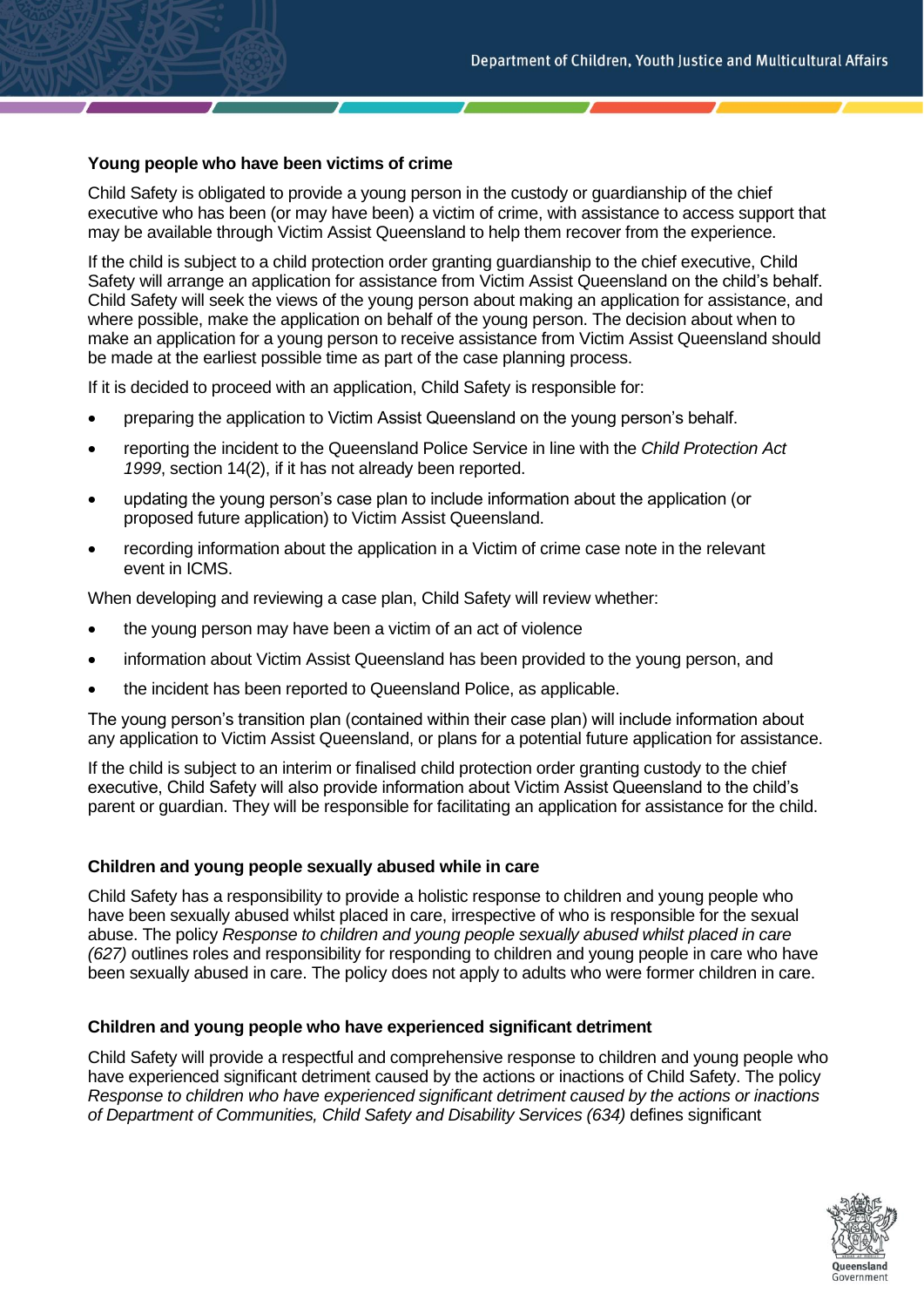detriment and outlines roles and responsibilities, including consideration of matters of redress and potential compensation.

## **Additional support for transitioning to adulthood**

Where there are outstanding case plan goals that have not been met at the time the young person reaches 18, and they wish to receive ongoing case work support, Child Safety will provide this through a support service case. Refer to the Child Safety Practice Manual, Support a child at home for responsibilities relevant to support services cases.

In addition, Child Safety will ensure that help is available for a person who has been in the custody or guardianship of the chief executive. Young people will be assisted in accessing services and entitlements and be supported in establishing and maintaining relationships with their family or carer.

Young people aged 15 to 25 years who are in care, or who have been in care, may be eligible for support from Next Step Plus services. Next Step Plus can help young people access advice and help with money management, accommodation, training and employment, health and relationships.

Young people aged 15 to 25 who are in care or who exited care after the age of 15 years may be eligible for the Transition to Independent Living Allowance (TILA) administered by the Australian Department of Social Services.

#### **Fortnightly caring allowance for young people aged 18 years**

Child Safety will approve payment of the fortnightly caring allowance for a young person aged 18 years old, up to 19 years, where the young person has been in care and continues to reside with their former approved carer or guardian. The *Expenses - fortnightly caring allowance and interstate foster payments (365)* procedure outlines the process to support this payment.

#### **Access to information**

Child Safety will provide young people who are in care, or who have been in care, with access to information that Child Safety holds about them. Assistance will also be provided, in accessing information relating to their time in care, and as part of this process, where required, access to counselling and support.

Refer to the Child Safety Practice Manual for responsibilities relevant to providing personal information to young people who are in, or have been, in the custody or guardianship of the chief executive.

#### **Young person in the care of a long-term guardian or permanent guardian**

Parental responsibility for a child or young person is fully assumed by the long-term guardian or permanent guardian from the date the order is made. The aim of such an order is to provide the young person with a life-long family arrangement, and it is the guardian's responsibility to prepare a young person for adulthood.

In unforeseen circumstances, a young person who is no longer residing in the direct care of the guardian and is no longer being supported by the guardian is eligible for transition to adulthood case work and financial support from Child Safety.

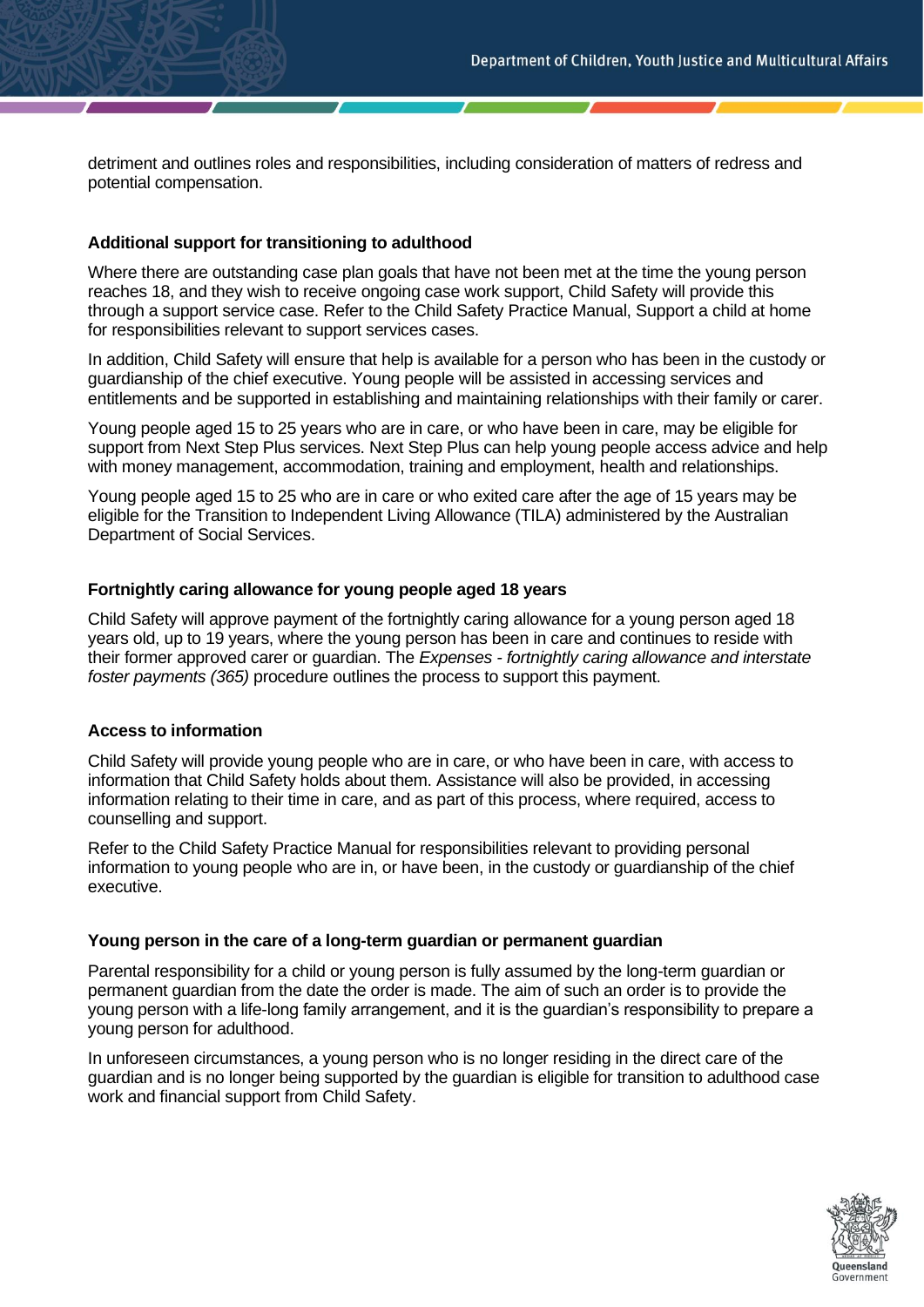All young people subject to a child protection order granting guardianship to a person under a longterm guardianship order or permanent care order are eligible for the Australian Government's Transition to Independent Living Allowance (TILA).

Refer to the Child Safety Practice Manual, Support a child in care, for responsibilities relevant to young people who have a long-term or permanent guardian.

# **Authority:**

*Child Protection Act 1999,* sections 7(1)(e)(m), 51A-Y, 75, 159F, 159M. *Child Protection Regulation 2000*

# **Delegations:**

Refer to instruments of delegation for details of delegations under the *Child Protection Act 1999.*